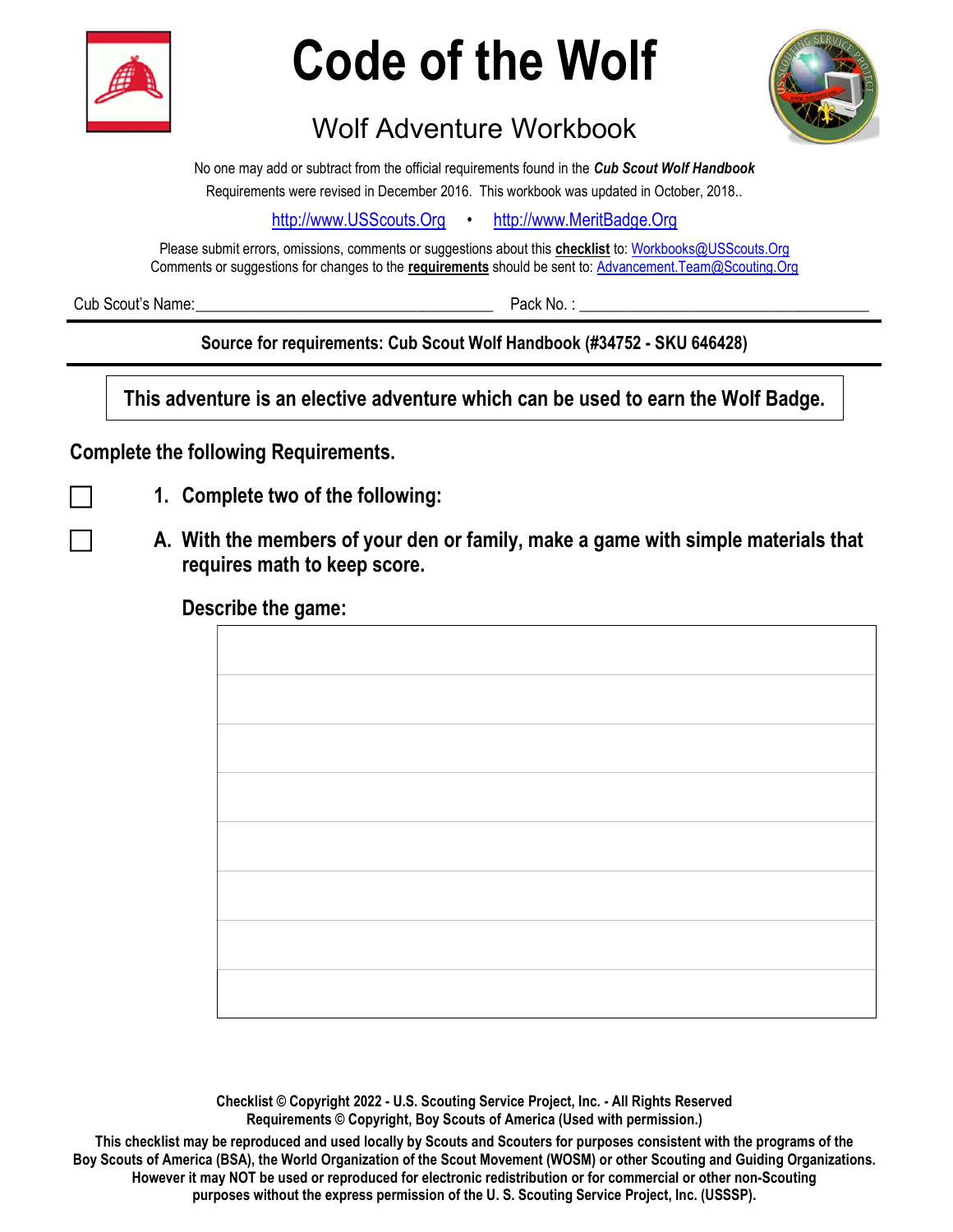|                                                                                                 | B. Play a game of "Go Fish for 10s."                                           |   |   |    |  |  |
|-------------------------------------------------------------------------------------------------|--------------------------------------------------------------------------------|---|---|----|--|--|
|                                                                                                 | C. Do five activities at home, at school, or in your den that use mathematics, |   |   |    |  |  |
| 1.                                                                                              |                                                                                |   |   |    |  |  |
| 2.                                                                                              |                                                                                |   |   |    |  |  |
| 3.                                                                                              |                                                                                |   |   |    |  |  |
| 4.                                                                                              |                                                                                |   |   |    |  |  |
| 5.                                                                                              |                                                                                |   |   |    |  |  |
|                                                                                                 | and then explain to your den how you used everyday math.                       |   |   |    |  |  |
| 1.                                                                                              |                                                                                |   |   |    |  |  |
| 2.                                                                                              |                                                                                |   |   |    |  |  |
| 3.                                                                                              |                                                                                |   |   |    |  |  |
| 4.                                                                                              |                                                                                |   |   |    |  |  |
| 5.                                                                                              |                                                                                |   |   |    |  |  |
| D. Make a rekenrek with two rows,                                                               |                                                                                |   |   |    |  |  |
| and show your den leader or other adult how you would represent the numbers 4,<br>6, 9, and 14. |                                                                                |   |   |    |  |  |
|                                                                                                 | 4                                                                              | 6 | 9 | 14 |  |  |
|                                                                                                 |                                                                                |   |   |    |  |  |

| 4 | 6 | 9 | 14 |
|---|---|---|----|
|   |   |   |    |
|   |   |   |    |
|   |   |   |    |
|   |   |   |    |
|   |   |   |    |

E. Make a rain gauge or some other measuring device and use it.